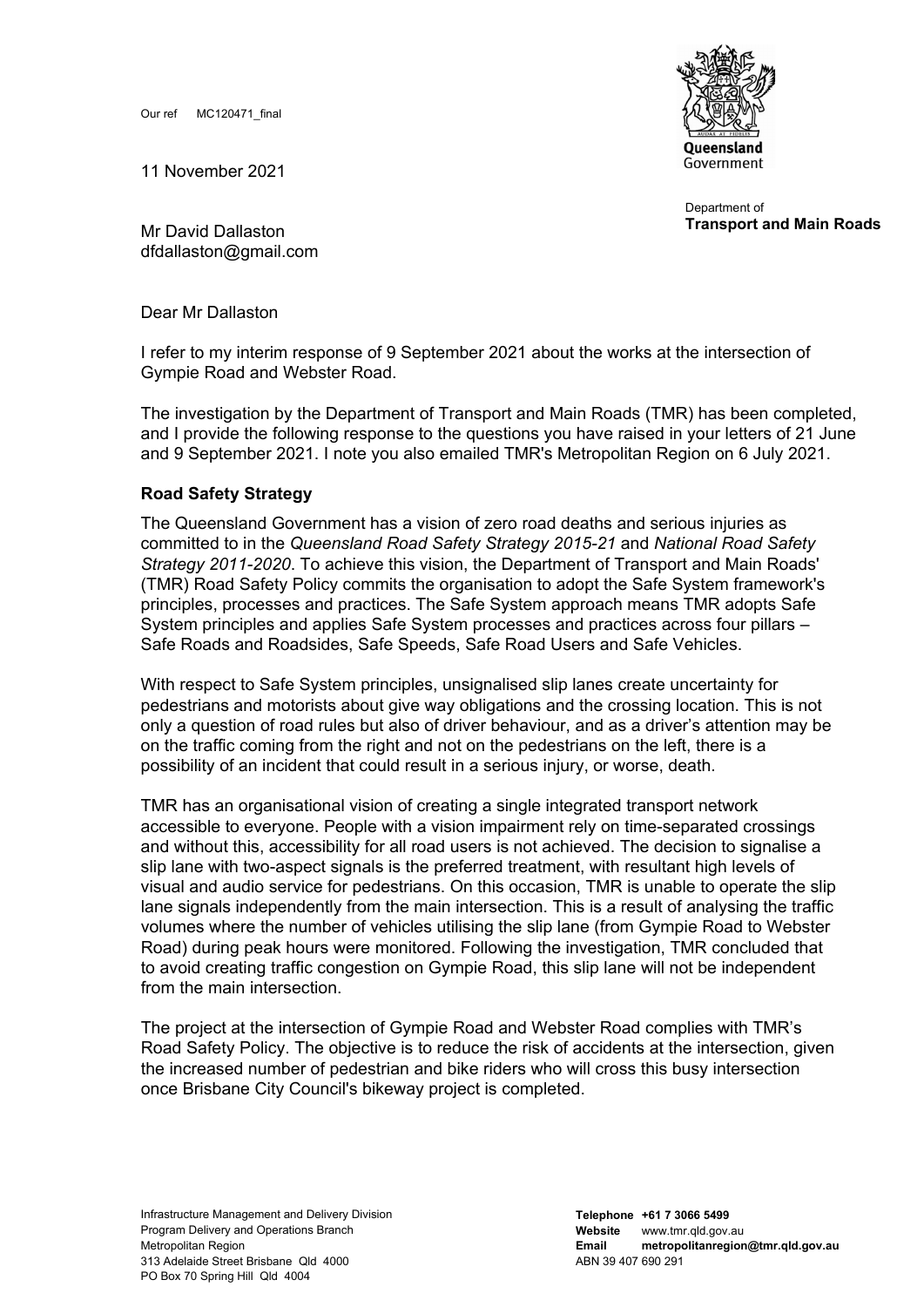## **Public Consultation**

TMR has a Customer Charter which commits TMR to make safety its priority, as well as keeping customers informed. These works are considered road safety improvements, and stakeholder and community notification were undertaken (see enclosure) before the works began.

## **Queensland Road Rules**

The *Queensland Road Rules* are clear in that pedestrians should not enter/cross the road when the pedestrian signal light is red at any intersection, including slip lanes. Similarly, applicable *Queensland Road Rules* apply to vehicles using signals at intersections and slip lanes.

The inclusion of safety treatments at slip lanes in TMR's Road Safety Policy is borne from the 173 pedestrians involved in fatal and serious injury crashes involving left-turning vehicles at intersections between 2008 and 2017.

#### **Slip lane designs**

Closing the slip lanes is not considered the most efficient option as it would require a major upgrade at the intersection of Gympie Road and Webster Road. Additional lanes would be required on both roads, and this major upgrade would require more funding than signalising the slip lanes to provide a solution to protect pedestrians and bike riders. The appropriate option, given the available funding for Gympie Road and Webster Road, was to signalise the slip lanes to comply with TMR's Road Safety Policy.

#### **Intersection upgrade and cost**

To undertake the work you describe, there would need to be significant roadworks. Works on major roads, such as Gympie Road, need to be undertaken at night and with significant construction traffic control. Typically, most works of this nature require changes to the underground equipment, which can have a knock-on effect to adjacent underground public utilities.

Large projects that address multiple safety issues are usually included within full intersection upgrades that address congestion and future growth. To give you an example of the cost magnitude for an intersection that addresses safety, congestion and future growth is the \$30 million Mount Lindesay Arterial Road (Beaudesert Road) and Illaweena Street intersection upgrade. This project is funded as part of the Queensland Economic Recovery Strategy: Unite and Recover for Queensland Jobs.

As per my previous letter of 18 June 2021, I can confirm that the Gympie Road and Webster Road intersection is on a priority list for further funding. However, at this time TMR can only commit to the signalisation and lighting improvements to the existing slip lanes.

I note TMR has your details in its database to receive community updates in your area and updates will be sent to you on upcoming works.

I trust this information is of assistance.

Yours sincerely

Les Dunn **General Manager (Program Delivery and Operations)**

Enc (1)